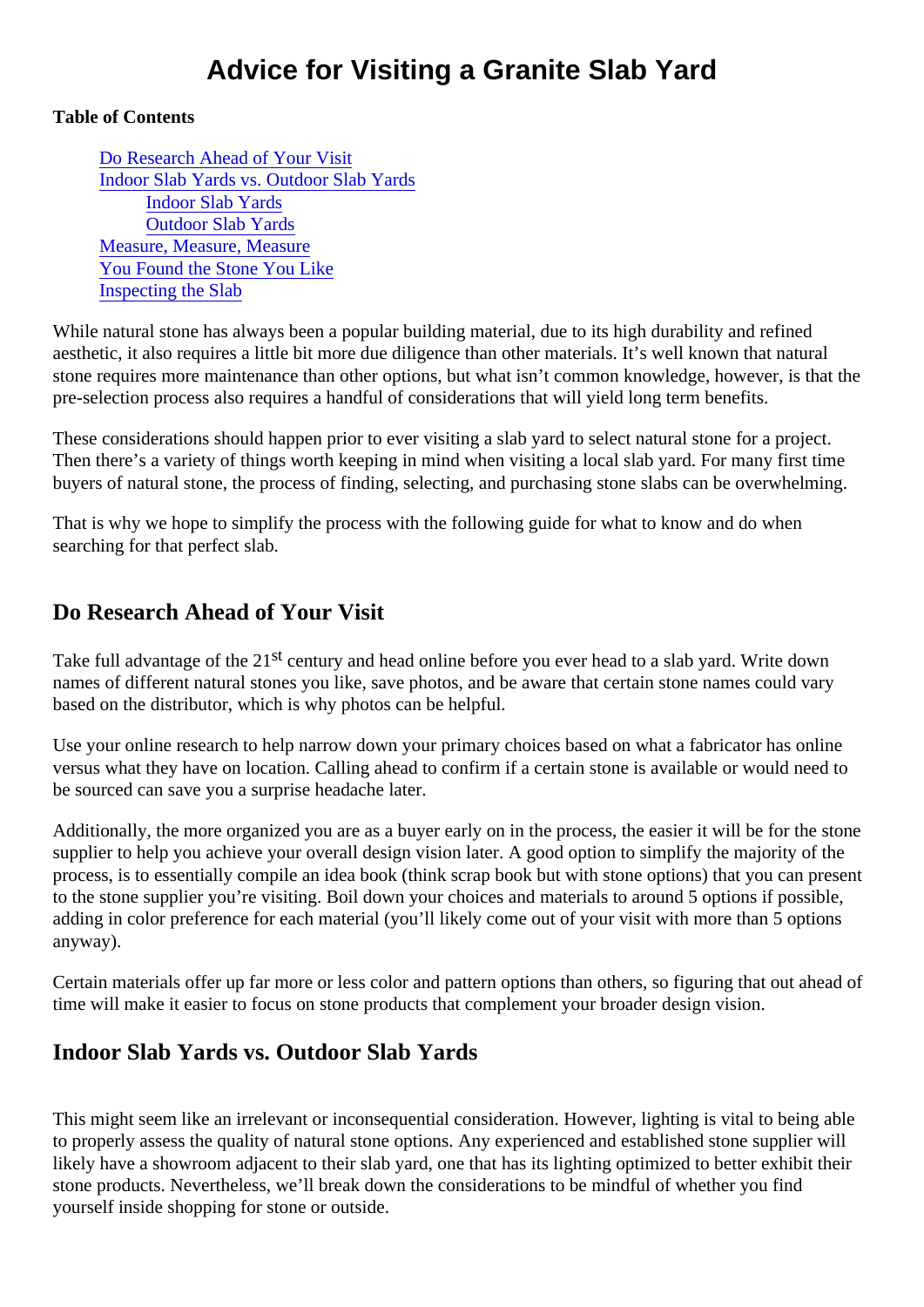## <span id="page-1-0"></span>**Indoor Slab Yards**

With indoor slab vards, the obvious benefit is that weather or time of day won't affect whether you can visit. However, indoor lighting can distort the color of the stone, and in all likelihood, a massive warehouse storing stone slabs will most certainly have warehouse lighting. This means lighting that is high above the stone and spaced out. This is why it's important to get samples of any stone you find compelling and bring it home. By seeing how that particular stone option looks in the lighting of your home, you'll get a much better idea of whether that stone option is a good fit.

Now if you're doing a complete remodel, your own lighting situation might change. Again, some basic foresight can help circumvent any issue associated with that, such as bringing the samples with you when you shop for lighting fixtures and other complementary building materials.

## **Outdoor Slab Yards**

Now when it comes to outdoor slab yards, it's best to visit on an overcast day. This allows for optimal viewing conditions as it relates to natural stone. However, it's important to avoid going on an overcast day if it had recently rained. Many natural stone options are porous and will absorb water, making the stone look darker than it actually is.

Conversely, a sunny day can wash out many of the naturally occurring patterns and colors. Finding that Goldilocks zone of weather conditions is key to getting the best look possible. Nevertheless, as was the case with indoor slab yards, you're still going to want to take samples home for the reasons mentioned in the previous section.

#### **Measure, Measure, Measure**

Prior to visiting a slab yard, it would be prudent to get the different measurements of the space you plan to remodel. It might be a good idea to get your cabinets purchased first as those measurements will be more helpful than general measurements of the space, but either way, having pre-measured all of the allotted space will make it significantly easier for the stone fabricator.

Slabs typically are similar in size, around 60in x 120in, but it's not a golden rule throughout the industry. What you'll often find at slab yards is a myriad of different sized and shaped slabs. This is why it also important to bring a measuring tape to the slab yard so you can measure any slabs that catch your eye.

Remember, it's important to account for waste as well. If your project calls for 40 sq. ft of stone, you're going to need a slab that is a bit bigger than 40 sq. ft. There will be inevitable scraps when your edge profiles are cut in, in addition to any other shaping and prep the fabricator might need to do.

Another reason excess measuring will pay off in the long run is that the more accurate measurements a fabricator has, specifically as it relates to the complete layout of your project, the easier it will be for them to plan for seams. Being able to figure out where seams will be placed will improve the final installation by reducing the visibility of seams.

## **You Found the Stone You Like**

After a couple visits to multiple slab yards, you finally found a stone you like, and even a particular slab. You've listened to what was written above and have acquired a sample of that stone to compare to the other components of your home design. What next?